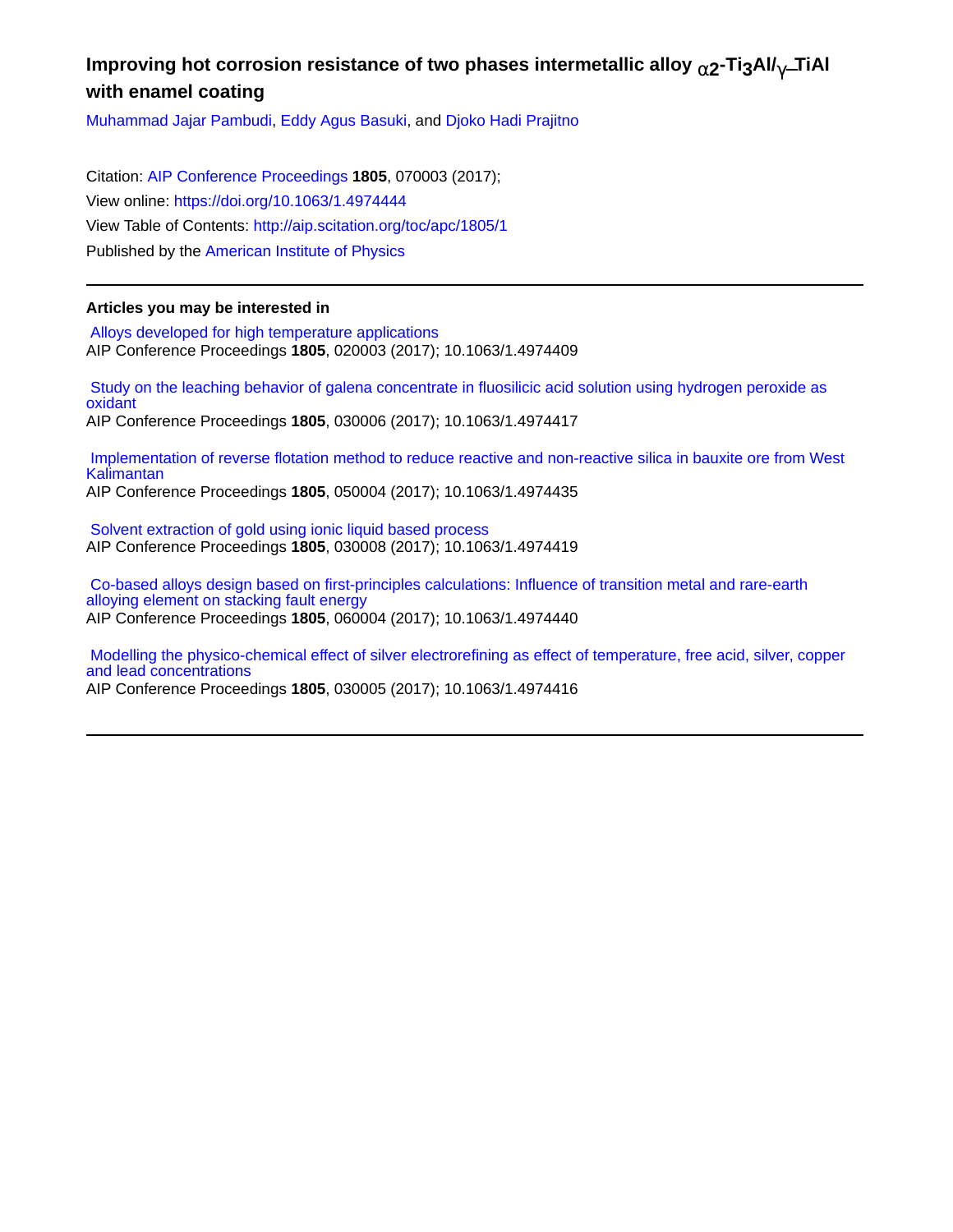# **Improving Hot Corrosion Resistance of Two Phases Intermetallic Alloy α2-Ti3Al/γ-TiAl with Enamel Coating**

Muhammad Jajar Pambudi<sup>1,\*</sup>, Eddy Agus Basuki<sup>1</sup>, Djoko Hadi Prajitno<sup>2</sup>

*1 Department of Metallurgical Engineering, Faculty of Mining and Petroleum Engineering, Institut Teknologi Bandung, Jl. Ganesha, 10, Bandung, 40132, Jawa Barat, Indonesia 2 Metallurgical Laboratory, National Nuclear Energy Agency, Bandung, Jawa Barat, Indonesia* 

\* Corresponding author: muhammad.jajar.pambudi@gmail.com

**Abstract.** TiAl intermetallic alloys have attracted great interest among aerospace industry after successful utilization in low pressure turbine blades of aircraft engine which makes dramatic weight saving up to 40% weight saving. However, poor oxidation and corrosion resistance at temperatures above 800°C still become the drawbacks of this alloys, making the development of protective coatings to improve the resistance is important. This study investigates the hot corrosion behavior of two phases intermetallic alloy  $\alpha_2$ -Ti3Al/ $\gamma$ -TiAl with and without enamel coating using immersion test method in molten salt of 85%-wt Na2SO4 and 15%-wt NaCl at 850°C. The results show after 50 hours of hot corrosion test, bare alloy showed poor hot corrosion resistance due to the formation of non-protective  $Al_2O_3 + TiO_2$  mixed scale at the surface of the alloy. Improvement of hot corrosion resistance was obtained in samples protected with enamel coating, indicated by significant decreasing in mass change (mg/cm<sup>2</sup>) by 98.20%. Enamel coating is expected to has the capability in suppressing the diffusion of oxygen and corrosive ions into the substrate layer, and consequently, it improves hot corrosion resistance of the alloy. The study showed that enamel coatings have strong adherent to the substrate and no spallation was observed after hot corrosion test. Nevertheless, the dissolution of oxides components of the enamel coating into the molten salts was observed that lead enamel coating degradation. This degradation is believed involving Cl− anion penetration into the substrate through voids in the coating that accelerates the corrosion of the two phases  $\alpha_2$ -Ti<sub>3</sub>Al/ $\gamma$ -TiAl alloy. Even though further observations are needed, it appears that enamel coating could be a promising protective coating to increase hot corrosion resistance of TiAl intermetallic alloys.

**Keywords**: α2-Ti3Al/γ-TiAl intermetallic, hot corrosion, enamel coating, surface treatment

#### **INTRODUCTION**

Efficient energy conversion systems require lighter materials and higher operating temperatures. In order to achieve that in an aircraft engine, two phases  $\alpha_2$ -Ti<sub>3</sub>Al/ $\gamma$ -TiAl intermetallic alloy has been considered as one of material for replacing nickel base superalloys due to its low density, good structural stability, and high specific strength  $1,2$ .  $\alpha_2$ -Ti<sub>3</sub>Al phase has good ductility at room temperatures while  $\gamma$ -TiAl phase has high oxidation resistance even though still inadequate for very high temperature applications <sup>2</sup>. Until now, successful utilization of  $\gamma$ -TiAl in low pressure turbine of GEnx engines is considered as the greatest breakthrough in the TiAl technology <sup>3,4</sup>. However, to replace more components in aircraft engine, further developments of alloys which can withstand from hot corrosion resistance and oxidation attacks at higher temperature in aircraft engine are needed. Improvement of oxidation and hot corrosion resistance of  $\alpha_2$ -Ti<sub>3</sub>Al/γ-TiAl can be done by applying a protective coating which can produce slow growing oxides such as  $Al_2O_3$ ,  $Cr_2O_3$ , or  $SiO_2$ <sup>5</sup>. Pack aluminizing has long been considered as a method for producing protective coating  $Al_2O_3$ , but it was reported that this coating can produce crack at TiAl<sub>3</sub> layer which lead to pitting corrosion  $6$ . Meanwhile, enamel coating with  $SiO<sub>2</sub>$  as main composition is attracting researcher to be developed. Xiong et al. <sup>7</sup> have investigated the effect of enamel coating on the hot corrosion behavior of  $\alpha_2$ -T<sub>i3</sub>Al alloy. The coating was reported to exhibit excellent protection to the alloy. To investigate the effect of enamel coating on hot corrosion resistance of α2-

> *Proceedings of the 1st International Process Metallurgy Conference (IPMC 2016)* AIP Conf. Proc. 1805, 070003-1–070003-6; doi: 10.1063/1.4974444 Published by AIP Publishing. 978-0-7354-1473-0/\$30.00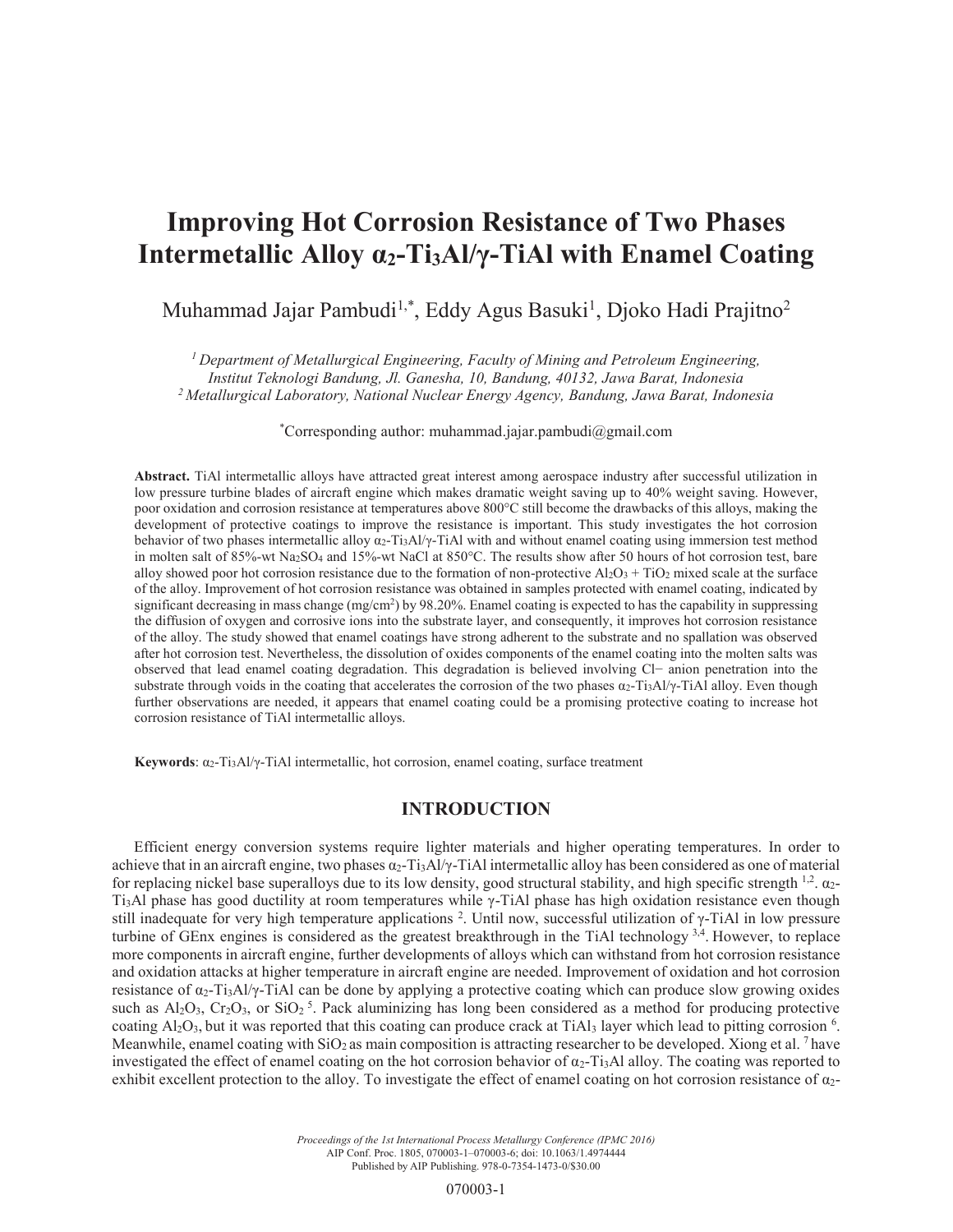Ti3Al/γ-TiAl, we conduct hot corrosion test of bare alloy and enamel coated samples using immersion test method in molten salt of 85%-wt Na2SO4 and 15%-wt NaCl at 850°C up to 50 hours. This paper reports the results of investigation of hot corrosion resistance of  $\alpha_2$ -Ti<sub>3</sub>Al/ $\gamma$ -TiAl alloy with and without enamel coating.

# **MATERIALS AND METHODS**

To produce samples of  $\alpha_2$ -Ti<sub>3</sub>Al/γ-TiAl alloy, substrate material with composition of Ti-46Al-2Cr-2Mo at% was prepared by melting the pure elements in direct current electric arc furnace followed by homogenization at 1000°C for 10 hours. The alloy samples were obtained by cutting the as homogenized substrate with wire cutting to 8 mm x 8 mm x 2 mm. The substrate samples were then ground in 2000 grit finish and ultrasonically cleaned in alcohol. The weight of each sample was measured using electronic balance with a resolution of 0.01 mg.

Meanwhile, experimental procedure to make enamel coating in this research refers to research of Xiong et al. <sup>7</sup> with a modified spraying technique. Manual air spraying is used instead of controlled air spraying due to equipment limitation. Enamel coating was made from a mixture of raw material with composition as presented in Table 1.

| <b>TABLE 1.</b> Chemical composition of enamel coating |           |                  |      |      |                   |                  |      |           |                |  |  |
|--------------------------------------------------------|-----------|------------------|------|------|-------------------|------------------|------|-----------|----------------|--|--|
| SiO <sub>2</sub>                                       | $Al_2O_3$ | ZrO <sub>2</sub> | ZnO  | CaO  | Na <sub>2</sub> O | TiO <sub>2</sub> | CuO  | $H_3BO_3$ | <b>Balance</b> |  |  |
| 58.26                                                  | 798       | 5.29             | 9.00 | 3.66 | 5.00              | 3.54             | L 80 | 5.00      | 0.47           |  |  |

This enamel mixture was then melted at 1450°C for 10 hours and then quenched in water to obtain enamel frit. The enamel frit was ground for 4 hours to obtain ultrafine enamel frit and then manually air sprayed to the surface of the substrate samples at room temperature and vitrified for 45 minutes at 900°C. After the as enamel coated samples were ultrasonically cleaned in ethanol, they were weighed using an electronic balance and analyzed the surfaces using X-ray diffraction (XRD).

Hot corrosion test was carried out for bare and enamel coated samples in molten salt containing 85% wt. Na<sub>2</sub>SO<sub>4</sub> and 15% wt. NaCl at 850°C for 1, 5, 10, 25, and 50 hours. The samples were immersed completely into the molten salt, moved at regular intervals, air cooled, cleaned in boiling water and blew with hot air. The corroded samples were then weighed for mass change measurement, and analyzed using optical microscope, XRD, and energy dispersive Xray spectroscopy (EDS) attached on a scanning electron microscopy (SEM).

## **RESULTS AND DISCUSSION**

Substrate of α2-Ti3Al/γ-TiAl with composition Ti-46Al-2Cr-2Mo at% was successfully made based on XRD results in surface of bare alloy sample (Fig. 1). In alloy development of titanium aluminide, two phases  $α_2$ -Ti<sub>3</sub>Al/γ-TiAl intermetallic alloy is usually made using general composition of Ti-(45-48)Al-(0.1-10)X at% with X meaning the elements Cr, Nb, V, Ta, Mo, Zr, W, Si, C, and B<sup>8</sup>. This composition resulting up to 20% volume fraction of  $\alpha_2$ -Ti3Al phases in the alloy. Element of Cr is added in order to enhance ductility while element of Mo is added to improve creep resistance of the alloy  $<sup>1</sup>$ .</sup>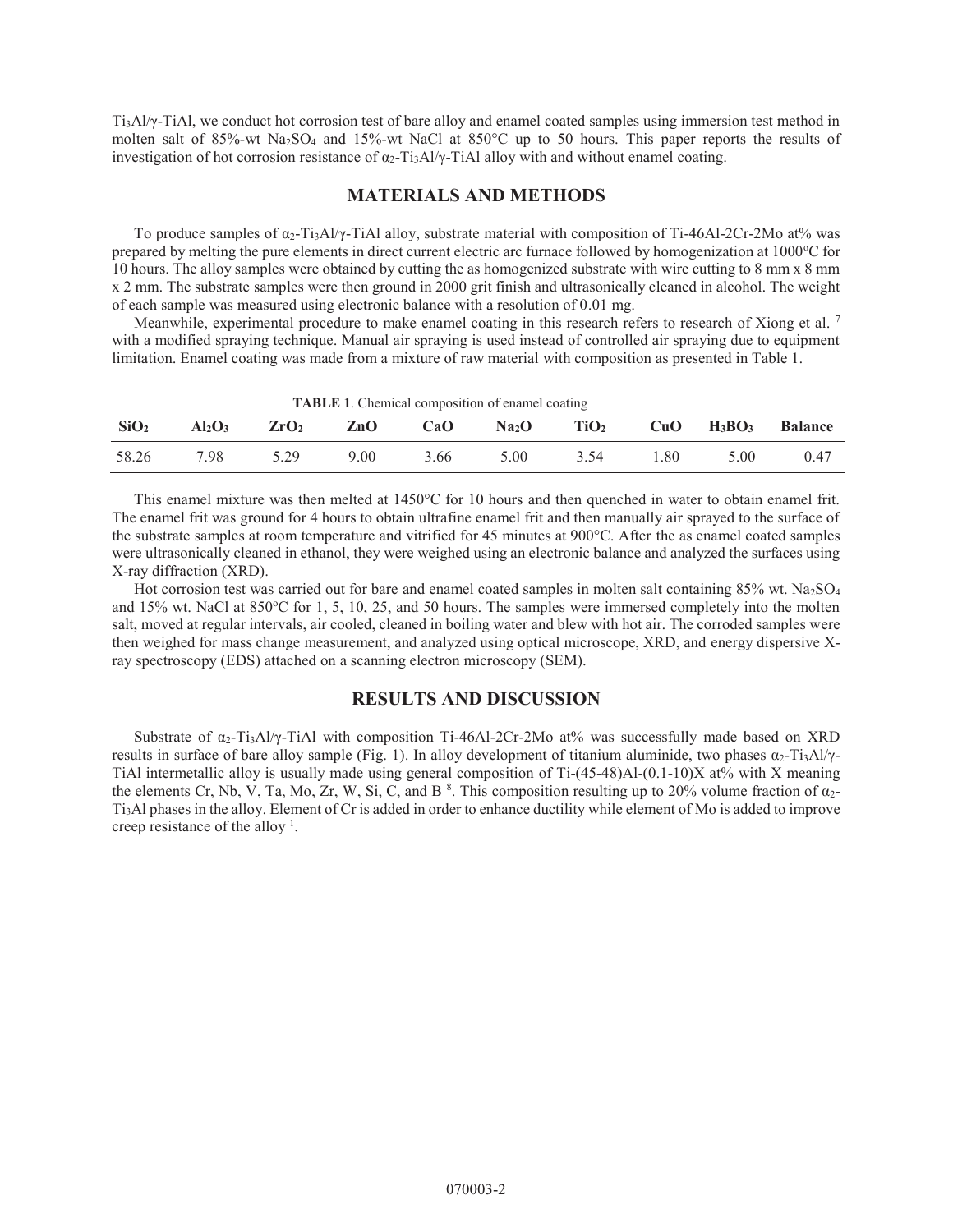

**FIGURE 1**. XRD spectra of substrate

Oxidation and hot corrosion resistance become important factors for the use of two phases  $\alpha_2$ -Ti<sub>3</sub>Al/ $\gamma$ -TiAl intermetallic alloy at elevated temperatures. This is due to formation of non-protective  $TiO<sub>2</sub> + Al<sub>2</sub>O<sub>3</sub>$  porous scale rather than compact of protective  $Al_2O_3$  layer  $6$ . Inability to form this protective oxide causes the alloy suffer degradation due to hot corrosion. Figure 3 shows that the alloy already has pitting corrosion after 1 hour of hot corrosion test. Due to non-protective  $TiO_2 + Al_2O_3$  porous scale on the surface of the alloy, migration of Cl ions into the substrate occurs and lead to pitting corrosion. It can be seen that after 50 hours of hot corrosion test (Fig. 2 (b)) uncoated substrates suffered from hot corrosion and showed significant damage of pitting corrosion with 718.71 μm depth of corrosion.



**FIGURE 2**. The cross-section microstructure of bare alloy (a) after 1 hour of hot corrosion test, and (b) after 50 hours of hot corrosion test

In order to improve hot corrosion resistance of this alloy, enamel coating is promising candidate with  $SiO<sub>2</sub>$  as the main constituent of coating which has low solubility in molten salt. It is also reported that enamel coating has good compatibility with titanium aluminide substrate <sup>7</sup>. In this experiment, enamel coating adheres well to  $\alpha_2$ -Ti<sub>3</sub>Al/ $\gamma$ -TiAl substrate which indicates good compatibility between coating and substrate as shown in cross-sectional sample of enamel coated sample in Fig. 3. However, thickness of coating is not uniform due to manual air spraying.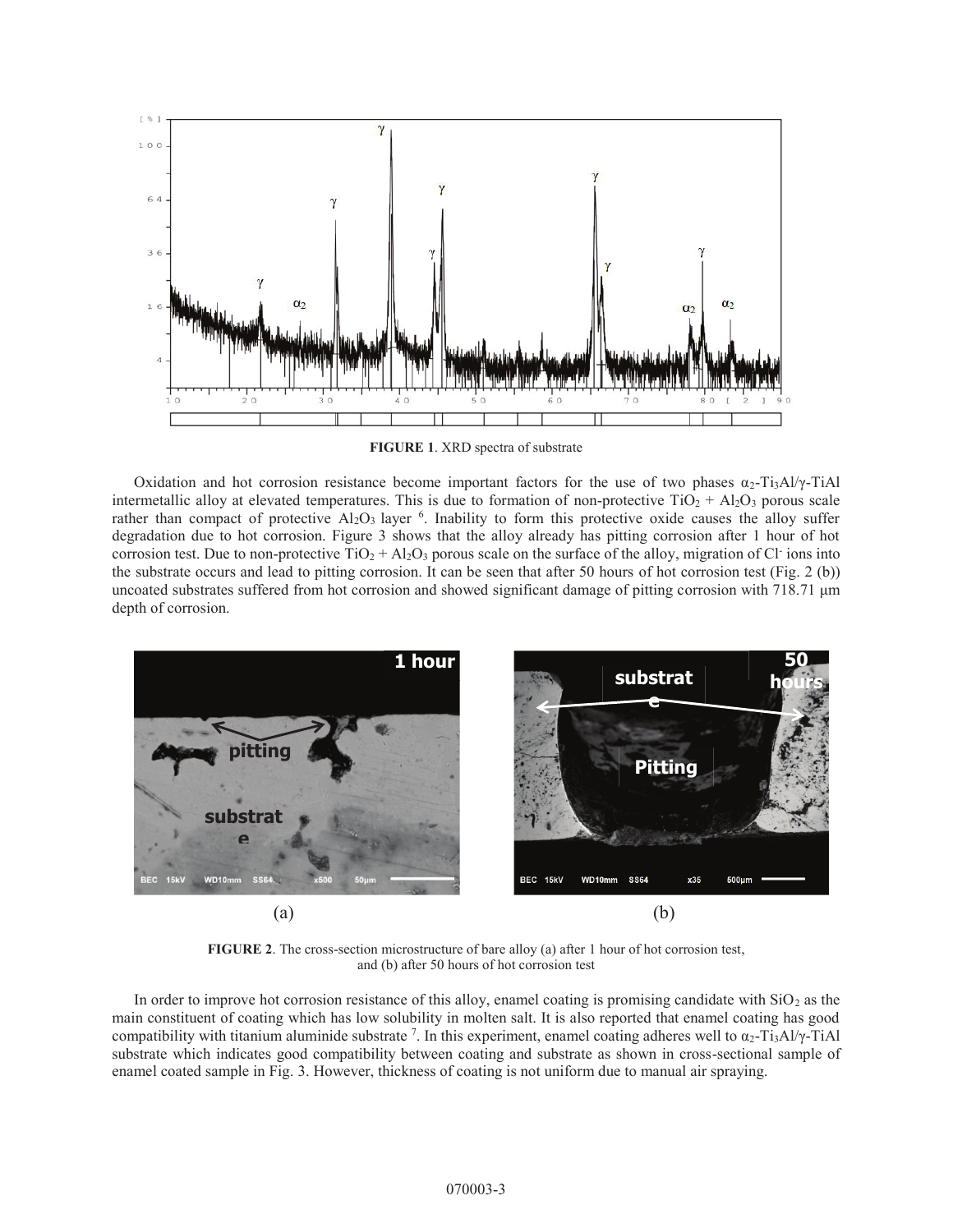

**FIGURE 3**. The cross-section microstructure of the samples coated with enamel coating

After 50 hours of hot corrosion test, enamel coated samples were relatively undamaged and still adheres well to the substrate as shown in Fig. 4. In addition, there were no spallation observed and no corrosion penetration up to the substrate was observed, indicated that enamel coating have a good ability to withstand the hot corrosion attack.



**FIGURE 4**. The cross-section microstructure of sample with enamel coating (a) after 1 hour of hot corrosion test, and (b) after 50 hours of hot corrosion test

Furthermore, enamel coating has excellent stability in molten salt which provide good protection to the substrate from hot corrosion. This is supported by result of an experiment in Fig. 5 which shows the corrosion rate of specimens after hot corrosion test. After 50 hours of corrosion test, it is clearly seen that significant mass change occurred in uncoated samples with -69.05 mg/cm<sup>2</sup> comparing with 0.75 mg/cm<sup>2</sup> in enamel coated sample. Addition of enamel coating gave reduction of mass change at 98.20%.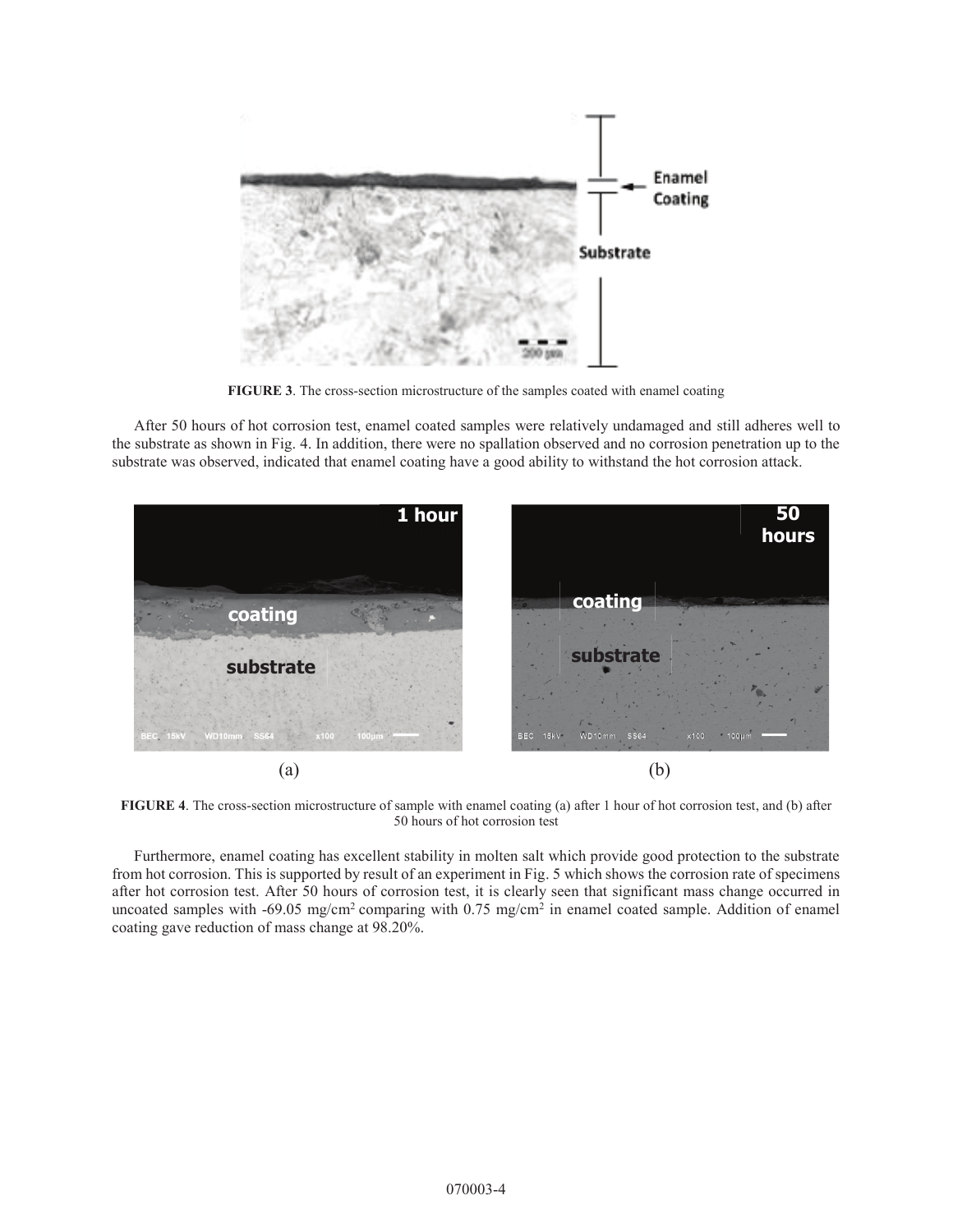

**FIGURE 5**. Corrosion kinetics of samples in Na<sub>2</sub>SO<sub>4</sub>+NaCl melts at 850°C

The ability of the enamel coating to increase hot corrosion resistance to the substrate is basically due to relatively high content of  $SiO<sub>2</sub>$  as the main constituent of enamel coating. Ishitsuka and Nose  $9$  (cited in Xie and Wang <sup>10</sup>) states that  $SiO<sub>2</sub>$  has low solubility in molten salt. They investigated the solubility of  $SiO<sub>2</sub>$  in molten salt and found that the dissolution mechanism of  $SiO<sub>2</sub>$  is incompatible with acid or alkaline leaching mechanism, but only through physical dissolution. Nevertheless, the solubility of  $SiO<sub>2</sub>$  in the enamel coating could increase as the microstructure of the enamel coating is difference with that of pure  $SiO<sub>2</sub>$  due to the influence of  $Ca<sup>2+</sup>$  and Na<sup>+7</sup>.

With low solubility in molten salt,  $SiO<sub>2</sub>$  which is the main constituent of enamel coating can act as a barrier between substrate and molten salt. The main microstructure of the enamel coating is a glassy structure which resist from penetration of molten salt ions into the coating 10. However, as the enamel coating consists of a mixture of several oxides having different solubility in molten salt, the dissolution of coating constituents into molten salt is predicted to occur at the end of hot corrosion test. The EDS results in Table 2 confirmed the decreasing of  $ZrO_2$ ,  $ZnO$ ,  $CaO$ ,  $TiO_2$ ,  $CuO$ ,  $H_3BO_3$  compounds in the enamel coating with ZnO as the most decreasing compound from enamel coating constituents. This indicates dissolution of several enamel coating oxides in molten salt during hot corrosion and lead to the faster migration of Cl<sup>-</sup> ions into the coating through voids and reacts with oxides in the enamel coating <sup>10</sup>. Xie and Wang<sup>10</sup> reported that Cl<sup>-</sup> ions can react with oxide coating constituent to form chloride on the outer surface of coating and dissolved in molten salt. This phenomenon is supported with EDS result that confirms the present of Clions in enamel coating. The Cl<sup>-</sup> ions can diffuse into the coating and reach the substrate-coating interface that makes the substrate corroded. The corrosion products essentially consist of Ti or Al ions that diffuse further to the substrate surface.

| Enamel Composition $SiO2$ Al <sub>2</sub> O <sub>3</sub> ZrO <sub>2</sub> |      |                 |      |      |      | <b>Tribers</b> , EDD result of change country after 50 hours of not corroston test<br>$ZnO$ CaO Na <sub>2</sub> O | TiO <sub>2</sub> | CuO     | $H_3BO_3$ Cl- |      | Bal.              |
|---------------------------------------------------------------------------|------|-----------------|------|------|------|-------------------------------------------------------------------------------------------------------------------|------------------|---------|---------------|------|-------------------|
| Before Test $(\% )$                                                       |      | 58.26 7.98 5.29 |      | 9.00 | 3.66 | 5.00                                                                                                              | 3.54             | 1.80    | 5.00          |      | $0.00 \quad 0.47$ |
| After Test $(\% )$                                                        |      | 64.16 11.90     | 4.26 | 1.72 | 0.11 | 16.12                                                                                                             | 1.43             | 0.00    | $0.00 -$      | 0.22 | 0.08              |
| Difference $(\% )$                                                        | 5.90 | 3.92            |      |      |      | $-1.03$ $-7.28$ $-3.55$ $11.12$                                                                                   | $-2.11$          | $-1.80$ | $-5.00$       | 0.22 | $-0.39$           |

**TABLE 2**. EDS result of enamel coating after 50 hours of hot corrosion test

Further study needs to be conducted to find out the mechanism of the reaction at the interface between substrate of  $\alpha_2$ -Ti<sub>3</sub>Al/ $\gamma$ -TiAl alloy with enamel coating. Tang et al. <sup>5</sup> reported that, based on the thermodynamic aspects, Al<sub>2</sub>O<sub>3</sub> can be formed on the substrate-coating interface layer due to the reaction of Al with ZnO. The formation of a protective oxide  $Al_2O_3$  requires further study on the effect of adhesion properties of the enamel coating and substrate. In addition, the alloy surface roughness of samples affects the mechanical interlocking between substrates and the enamel coatings.